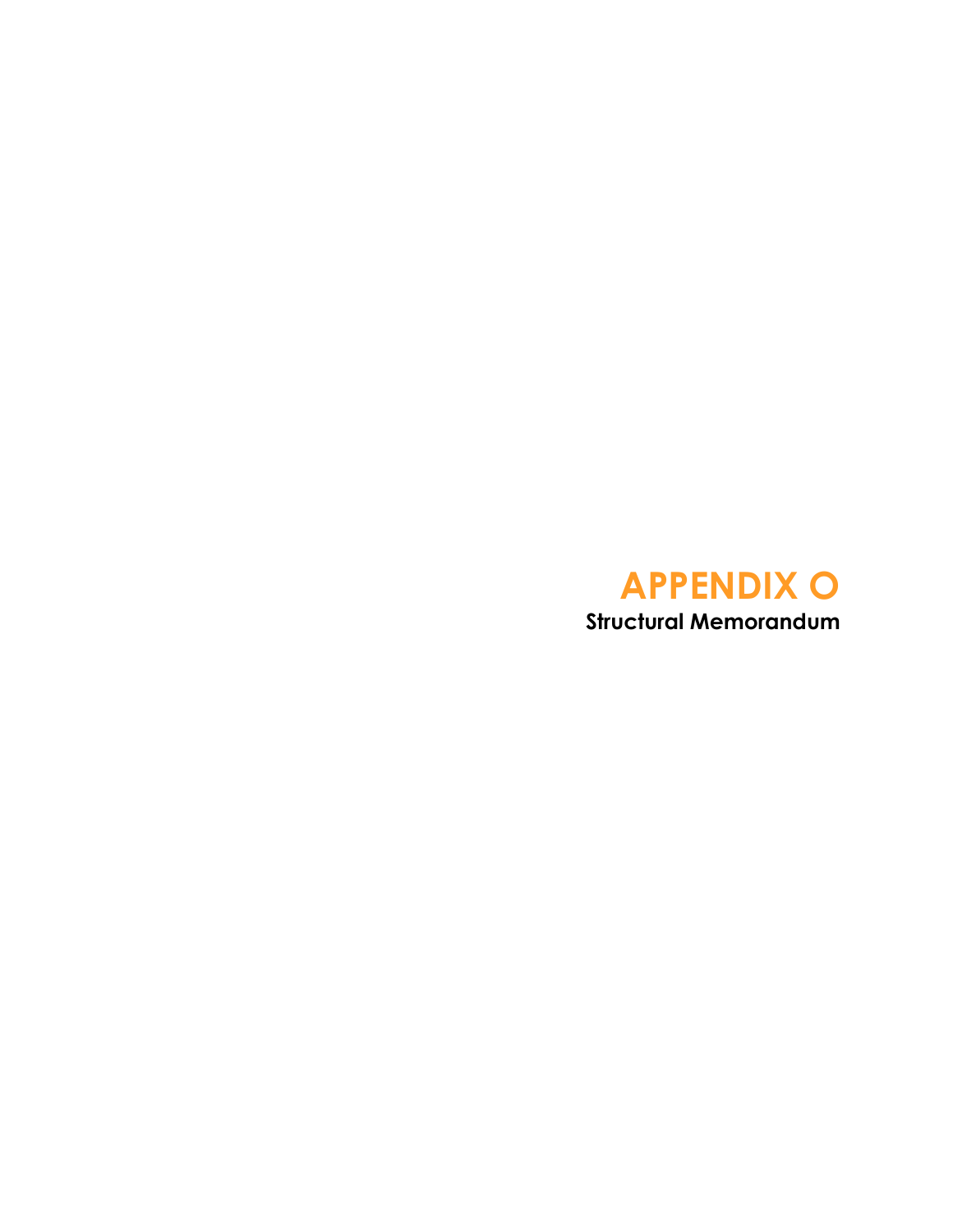

| To:   | Dana Glofcheskie    | From: | Mark D'Andrea      |
|-------|---------------------|-------|--------------------|
|       | City of Mississauga |       | Hamilton ON Office |
| File: | 165010564           | Date: | July 9, 2015       |

#### **Reference: Courtneypark Drive East Class EA & Preliminary Design Structural Memorandum**

## **INTRODUCTION**

The City of Mississauga has retained Stantec Consulting Ltd. (Stantec) to undertake a Class EA and preliminary design for the improvements to Courtneypark Drive East, between Kennedy Road and Dixie Road. These limits include the Courtneypark Drive East interchange with Highway 410, as well as the associated bridge.

This memo presents a brief summary of the widening of the Courtneypark Drive East Underpass necessary to accommodate the proposed roadway improvements.

## **PROJECT LOCATION**

The structure, which carries Courtneypark Drive East traffic over Highway 410, is located approximately 3.5 km west of Hurontario Street and 2.0 km north of Highway 401. Courtneypark Drive East will be referenced as being orientated west to east for the purposes of this memo.

## **AVAILABLE INFORMATION**

Original construction drawings, from Ministry of Transportation Contracts 79-27 and 89-69, have been made available to Stantec. The General Arrangement drawings from these contracts are included with this memo.

## **EXISTING STRUCTURE**

The Courtneypark Drive East Underpass consists of a two-span (35 m – 35 m) slab-on-girder (steel Igirder) bridge.

The original bridge was built circa 1979 and is approximately 15 m wide. In 1989, the bridge was widened to the south by about 12 m. There is a longitudinal joint in the raised concrete median between the two superstructures. There is a sidewalk on each side of the bridge and there are utility ducts within the south sidewalk. A barrier wall is situated on each of the sidewalks and there are electrical conduits within the barrier walls.

The pier consists of two separate units, each of which consist of a concrete pier cap supported on three square concrete pier columns founded on a spread footing. The abutments also consist of separate units, which are conventional concrete abutments supported on spread footings. The wingwalls for the original bridge are conventional concrete walls supported on spread footings;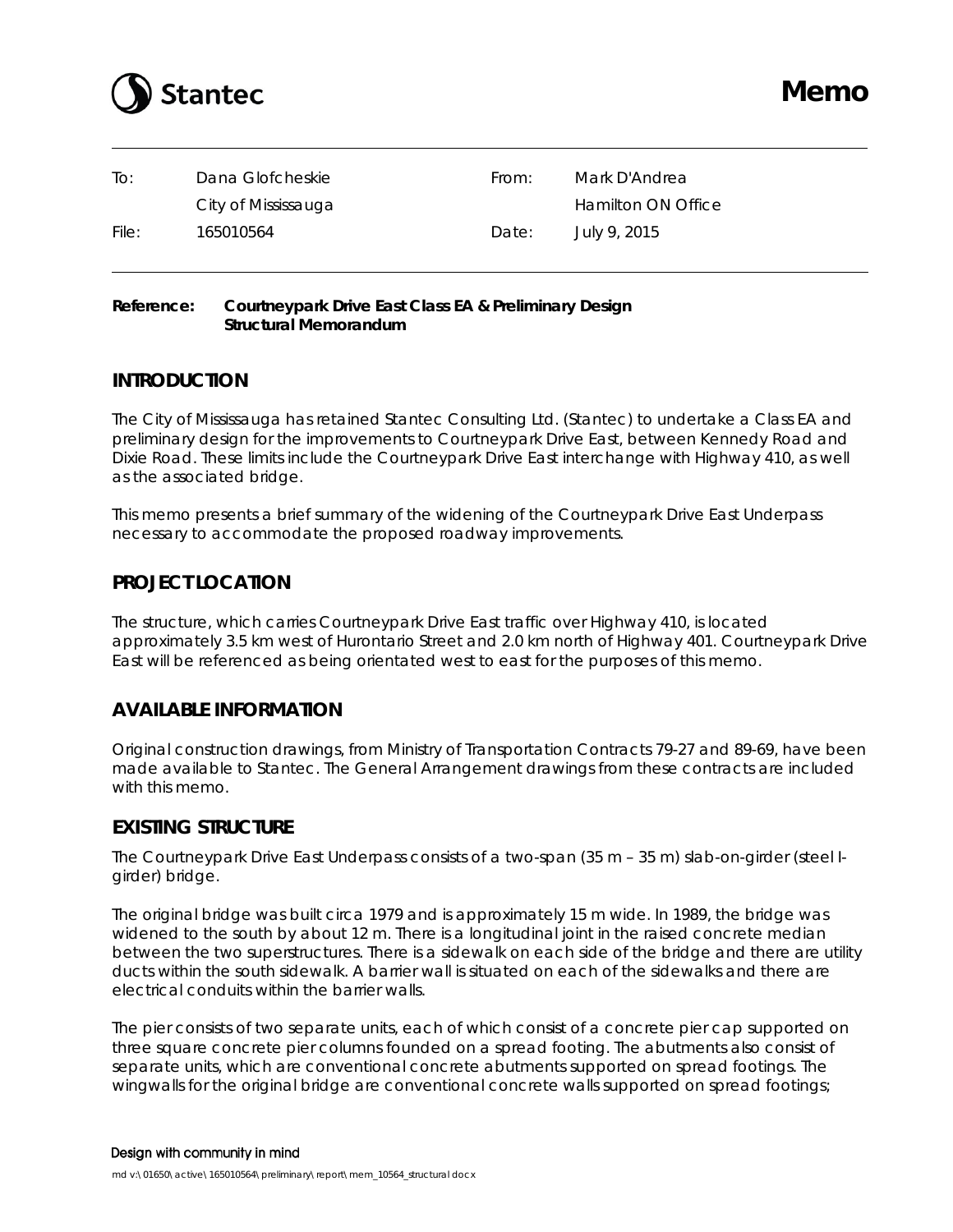

July 9, 2015 Dana Glofcheskie Page 2 of 3

#### **Reference: Courtneypark Drive East Class EA & Preliminary Design Structural Memorandum**

however, the wingwalls for the widened portion of the bridge consist of Retained Soil System (RSS) walls.

## **DESIGN CRITERIA**

#### **GENERAL**

Courtneypark Drive East is classified as an Urban Arterial Undivided roadway with a design speed of 80 km/h (UAU 80).

This project does not include any work on Highway 410 at the structure location.

The existing vertical clearance (approximately 5.0 m) under the bridge will be maintained.

#### **GEOMETRICS**

The horizontal alignment of Courtneypark Drive East is to be shifted approximately 3.7 m to the south.

There are no significant changes proposed to the vertical alignment.

#### **PROPOSED CROSS-SECTION**

The bridge will be widened to accommodate the proposed Courtneypark Drive East improvements. The proposed cross-section of the structure consists of the following (from north to south):

- 0.35 m parapet wall
- 1.5 m sidewalk
- 0.45 m barrier wall
- 1.5 m shoulder
- 3.3 m westbound auxiliary lane
- 3 x 3.5 m westbound through lanes
- 2.0 m median
- 3 x 3.5 m eastbound through lanes
- 3.3 m eastbound auxiliary lane
- 1.5 m shoulder
- 0.45 m barrier wall
- 3.5 m multi-use trail
- 0.35 m parapet wall

## **PROPOSED STRUCTURE WIDENING**

The proposed cross-section requires the bridge to be widened approximately 13 m to the south. The superstructure widening is expected to consist of a slab-on-girder and the substructure widening will be similar to that carried out circa 1989. Modifications to the existing RSS walls along the south side of the structure will be required. The elimination of expansion joints (i.e., the use of semi-integral abutments) for the widening and the existing structure should be investigated in Detail Design.

#### Design with community in mind

md v:\01650\active\165010564\preliminary\report\mem\_10564\_structural docx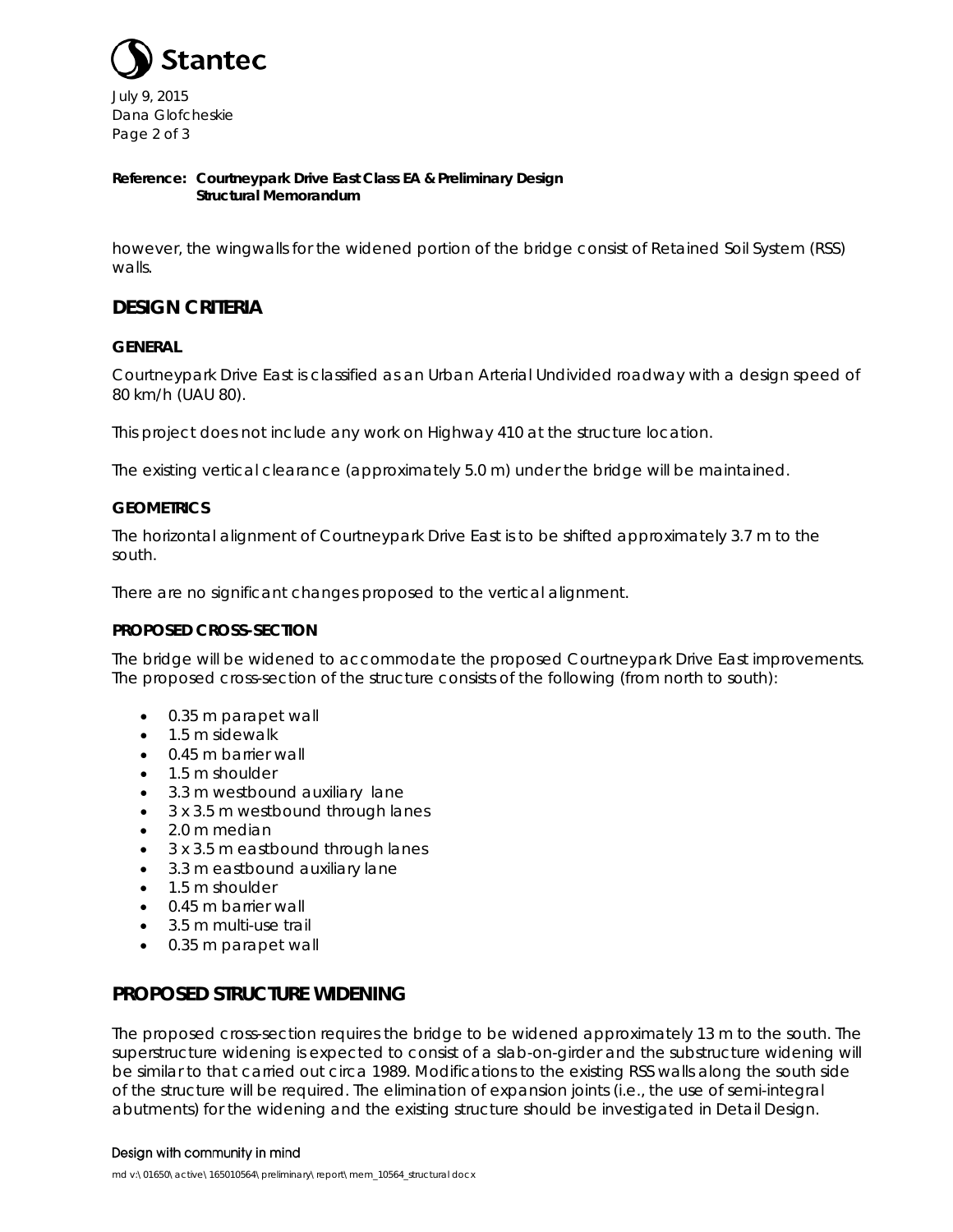

July 9, 2015 **Dana Glofcheskie** Page 3 of 3

#### Reference: Courtneypark Drive East Class EA & Preliminary Design **Structural Memorandum**

In order to maintain the required vertical clearance, the depth and spacing of the steel I-girders for the widening may need to be shallower and smaller, respectively, than typically used for this bridge span configuration. The steel I-girder depth will need to be confirmed in Detail Design; however, it is expected that the depth will need to be approximately 900-950 mm in order to satisfy vertical clearance requirements.

The existing north barrier wall and sidewalk, including street lighting, will be replaced in order to accommodate the roadway improvements. The existing median will require modifications in order to accommodate the shift in the Courtneypark Drive East horizontal alignment. A portion of the existing deck will also need to be overlaid to accommodate the alignment shift. These modifications will need to be investigated in Detail Desian in order to determine if any structural strenathening of the existing structure is necessary.

Street lighting (light poles, ducts and bases) will be added to the structure in accordance with preliminary street lighting design recommendations.

A Preliminary General Arrangement drawing is provided to illustrate the proposed bridge widening.

The estimated construction cost for the proposed widening is approximately \$4,900,000.

## **DETAIL DESIGN RECOMMENDATIONS**

The rehabilitation needs of the existing structure should be determined in Detail Design and any required rehabilitation work should be coordinated with the work necessary for the proposed widening. The determination of rehabilitation scope of work should include field investigations, consisting of at least a bridge deck condition survey, and life cycle cost analysis. A structural analysis of the bridge is also recommended to be completed in Detail Design to investigate impacts from the proposed horizontal alignment shift.

#### **STANTEC CONSULTING LTD.**

M. D'Andrea

Mark D'Andrea, M.Sc., P.Eng. Senior Structural Engineer, Transportation Phone: (905) 381-3232 Fax: (905) 385-3534 mark.dandrea@stantec.com

Attachment: General Arrangement drawings from Contracts 79-27 and 89-69 Preliminary cost estimate of proposed widening Preliminary General Arrangement drawing of proposed widening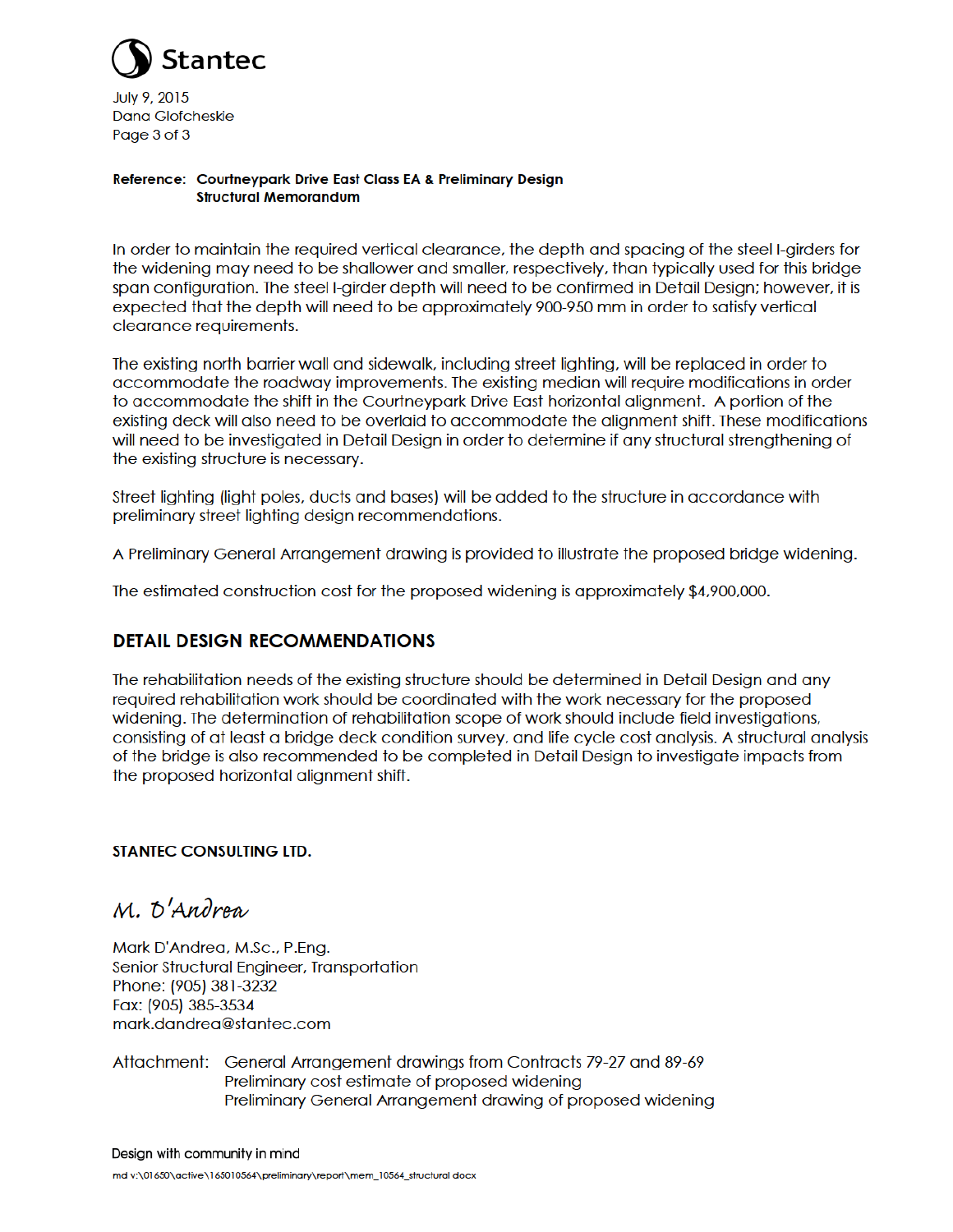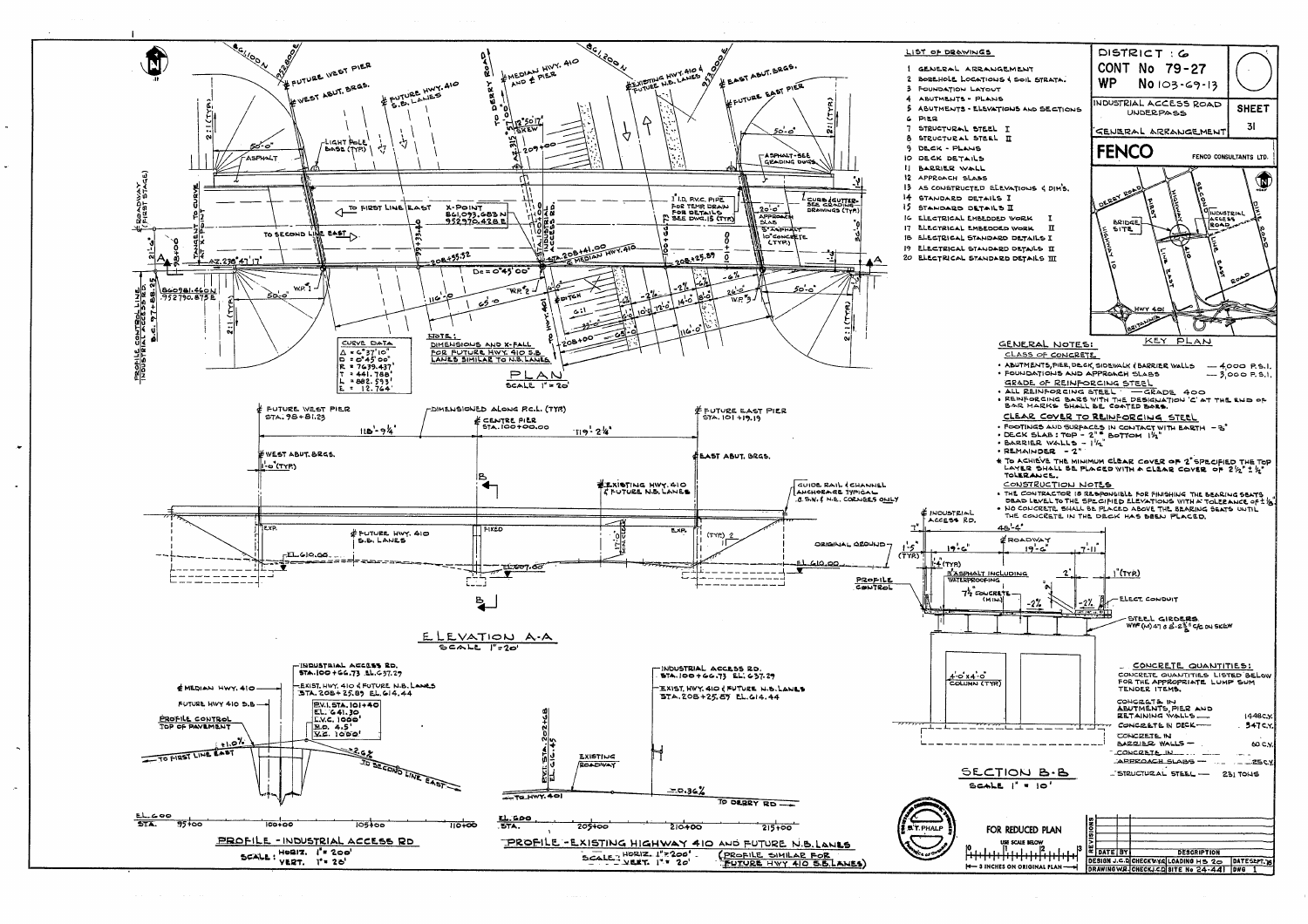

| 1-69<br>$-69 - 19$                                                                                                                   |                                          |
|--------------------------------------------------------------------------------------------------------------------------------------|------------------------------------------|
| <b>IEY PARK</b><br>Ŝ                                                                                                                 | SHEET<br>79                              |
| NENT<br>U<br>e &<br>consulting enginee                                                                                               | Y.                                       |
|                                                                                                                                      |                                          |
| 쁜                                                                                                                                    |                                          |
| ֧֧֧֦֧ׅ֧ׅ֧֧ׅ֧ׅ֧ׅ֧֧ׅ֧֧֧ׅ֧֧֧֧ׅ֧֧֧֧֧֧֛֧֛֧֛֧֚֚֚֚֚֚֚֚֚֚֚֚֚֚֚֚֚֚֚֚֚֚֚֚֚֚֚֚֝֝֓֜֓֜֓֓֜֓֜֓֜֓֜֜֓֜֝֬֜֜֜֝֬֜֝֬֜<br>֧֛֧֧֧֧֛֧֛֛֪֛֪֛֛֛֛֪֛֛֛֛֪֛֚֚֜֜֜֜֜֜ |                                          |
| ade 400<br>Bar maras<br>۸b.                                                                                                          |                                          |
| H THE BEARTIG<br>ED ELEVATIONS                                                                                                       |                                          |
|                                                                                                                                      |                                          |
| IL STRATA<br>s                                                                                                                       |                                          |
|                                                                                                                                      |                                          |
|                                                                                                                                      |                                          |
| s<br>RIN - I<br>RING - II                                                                                                            |                                          |
| L DETAIL!<br>DETAILS<br>10NS                                                                                                         |                                          |
| real neditar curii reconstruction                                                                                                    |                                          |
| אוא ה<br>DЪ.,                                                                                                                        |                                          |
| - HIAISTRT<br>ı<br>t                                                                                                                 |                                          |
| ц,<br>e ka<br>ነ<br>e or O <sup>rt</sup>                                                                                              |                                          |
| rd drawings<br>ur backfill, requirements                                                                                             |                                          |
| WATERPROOFIKG<br>ARANCES                                                                                                             |                                          |
| u                                                                                                                                    |                                          |
| ż<br><u>VČAIPTION</u><br>врс 63. ст. X<br>24.<br>-441                                                                                | f<br>"08<br><b>DATE APR</b><br>lDVO<br>п |

91 U Ø m Z IJ  $\frac{1}{2}$  $\mathbf{m}$  $\mathbf{z}$  $\mathbf C$ · M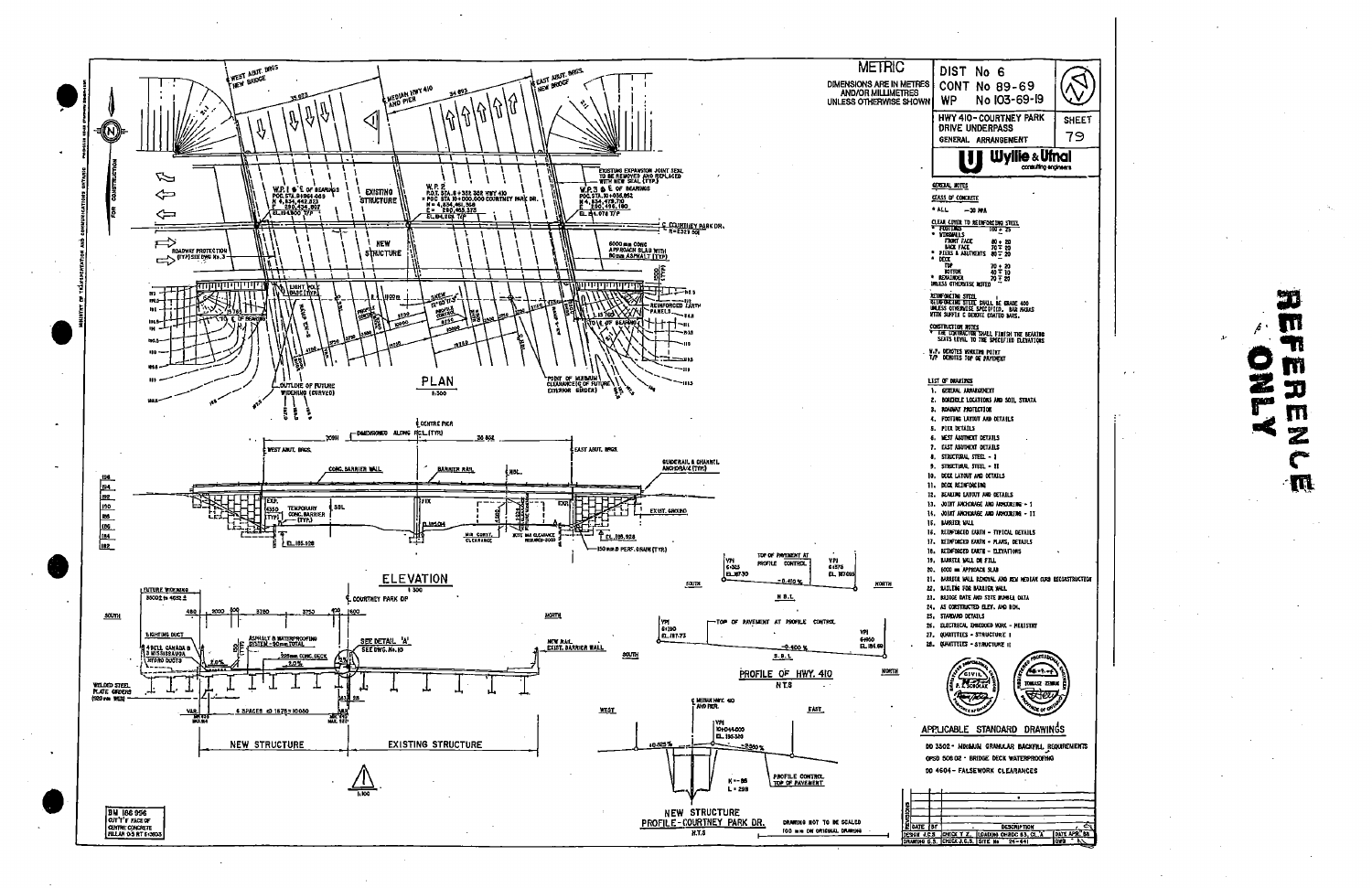

## **COURTNEYPARK DRIVE EAST UNDERPASS - WIDENING**

| <b>Item Description</b>                         | Unit           | <b>Unit Price</b> | Qty. | Cost        |
|-------------------------------------------------|----------------|-------------------|------|-------------|
|                                                 |                |                   |      |             |
| <b>Earth Excavation (structural)</b>            | m <sup>3</sup> | \$50              | 1200 | \$60,000    |
| <b>RSS Retaining Wall</b>                       | m <sup>2</sup> | \$1,000           | 170  | \$170,000   |
| <b>Concrete in Footings</b>                     | m <sup>3</sup> | \$1,000           | 250  | \$250,000   |
| <b>Concrete in Substructures</b>                | m <sup>3</sup> | \$1,200           | 300  | \$360,000   |
| Concrete in Deck - Deck                         | m <sup>3</sup> | \$1,500           | 400  | \$600,000   |
| Concrete in Deck - Sidewalk                     | m <sup>3</sup> | \$1,500           | 160  | \$240,000   |
| <b>Concrete in Barrier Walls</b>                | m <sup>3</sup> | \$1,750           | 108  | \$189,000   |
| Concrete in Approach Slabs                      | m <sup>3</sup> | \$800             | 36   | \$28,800    |
| <b>Reinforcing Steel Bar</b>                    | t              | \$3,500           | 80   | \$280,000   |
| <b>Stainless Steel Reinforcing Bar</b>          | t              | \$10,000          | 38   | \$380,000   |
| <b>Steel Girders</b>                            | t              | \$6,000           | 190  | \$1,140,000 |
| <b>Parapet Railing</b>                          | m              | \$250             | 400  | \$100,000   |
| <b>Bridge Deck Waterproofing</b>                | m <sup>2</sup> | \$50              | 2350 | \$117,500   |
| <b>Bearings</b>                                 | L.S.           |                   |      | \$50,000    |
| <b>Concrete Removals - Median and Sidewalks</b> | m <sup>3</sup> | \$500             | 230  | \$115,000   |
|                                                 |                | Sub-total         |      | \$4,080,300 |
|                                                 |                | 20% Contingency   |      | \$816,100   |
|                                                 |                | <b>TOTAL</b>      |      | \$4,896,400 |

# **PRELIMINARY COST ESTIMATE**